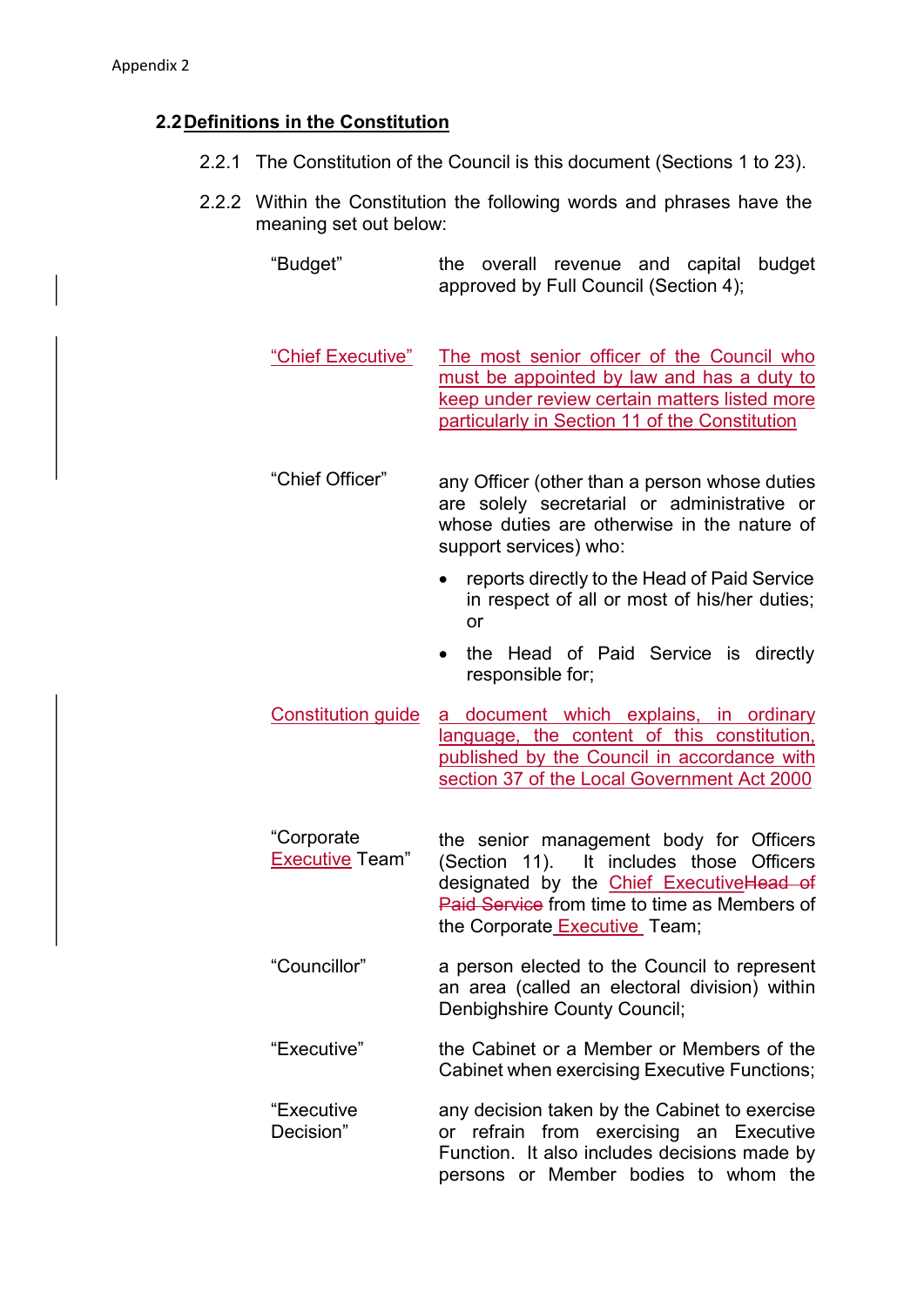|                                                  | Cabinet has delegated Executive Functions to<br>exercise or refrain exercising those functions;                                                                                                                                                                                                                                                      |
|--------------------------------------------------|------------------------------------------------------------------------------------------------------------------------------------------------------------------------------------------------------------------------------------------------------------------------------------------------------------------------------------------------------|
| "Executive<br>Function"                          | (a) Executive Functions are defined by the<br>Local Government Act 2000, subsidiary<br>legislation and associated guidance. Any<br>function that is not exercisable only by Full<br>Council or delegated to another Member<br>body is an Executive Function.                                                                                         |
|                                                  | (b) Contractual matters, the acquisition and<br>disposal of land and financial support to<br>organisations and individuals are also<br><b>Executive Functions.</b>                                                                                                                                                                                   |
|                                                  | It should be noted that Regulatory functions<br>such as planning licensing and building<br>control, are not Executive Functions;                                                                                                                                                                                                                     |
| "Forward Work<br>Programme"                      | the Forward Work Programme is a document<br>which lists all of the decisions that the Council<br>and the Cabinet intend to take and what<br>business the Head of Legal, HR<br>and<br>Democratic Services will be considering and<br>when those matters will be discussed. This<br>does not prevent urgent or unforeseen matters<br>being considered; |
| "Full Council"                                   | the body where all Councillors act to exercise<br>functions of the Council;                                                                                                                                                                                                                                                                          |
| "Head of Paid<br>Service"                        | an Officer who must be appointed by law to<br>carry out certain functions. See Section 11 for<br>more details. The Officer will usually have<br>other duties and a different job title. See<br>Section 11 for which Officer is the Head of<br><b>Paid Service:</b>                                                                                   |
| "Local Choice<br>Functions"                      | there are some functions which the Council<br>may treat as being the responsibility of the<br>Cabinet (in whole or in part) or as being non-<br>executive, at its discretion;                                                                                                                                                                        |
| "Local<br>Government<br>(Wales) Measure<br>2011" | referred to as "The Measure". Legislation<br>introduced, inter alia, to strengthen local<br>democracy, deal with changes to executive<br>arrangements, scrutiny, county councils and<br>Member payments;                                                                                                                                             |
| "Member"                                         | either a Councillor or a person chosen by the<br>Council to serve on one of its Member Bodies<br>(called "a Co-Opted Member");                                                                                                                                                                                                                       |
| "Member Body"                                    | any of the following:                                                                                                                                                                                                                                                                                                                                |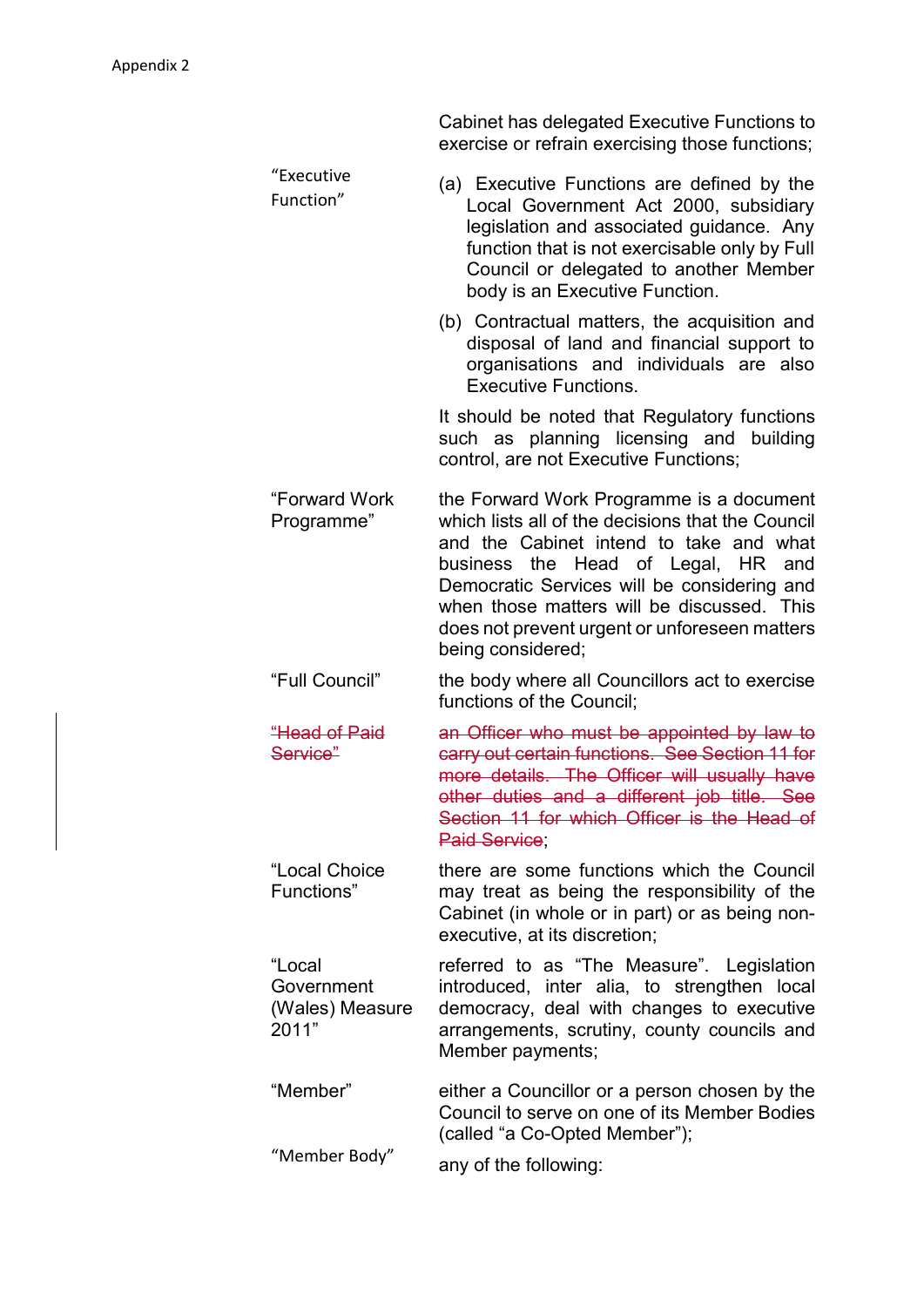- Full Council:
- Cabinet;
- a Scrutiny Committee;
- Licensing Committee;
- Standards Committee (or one of its subcommittees);
- Planning Committee;
- Appeals Panel;
- Governance and Audit Committee;
- Democratic Services Committee:
- Welsh Language Steering Committee

Note - references to Committee also includes Sub-Committee;

"Monitoring Officer" an Officer who must be appointed by law to carry out certain functions. See Section 11 for a description of those functions. The Officer will usually have other duties and a different iob title. See Section 11 for which Officer is the Monitoring Officer;

"Non-Executive Functions" any function which may only be exercised by Full Council (whether by local choice or as a matter of law) or which is delegated to a Member body other than the Cabinet;

"Petition Scheme" a scheme prepared and published pursuant to section 42 of the Local Government and Elections (Wales) Act 2021 (and reviewed from time to time) for the purpose of setting out: -

> • how a petition may be submitted to the Council;

> how and when the Council will acknowledge receipt of a petition;

> the steps the Council will take in response to a petition received by it;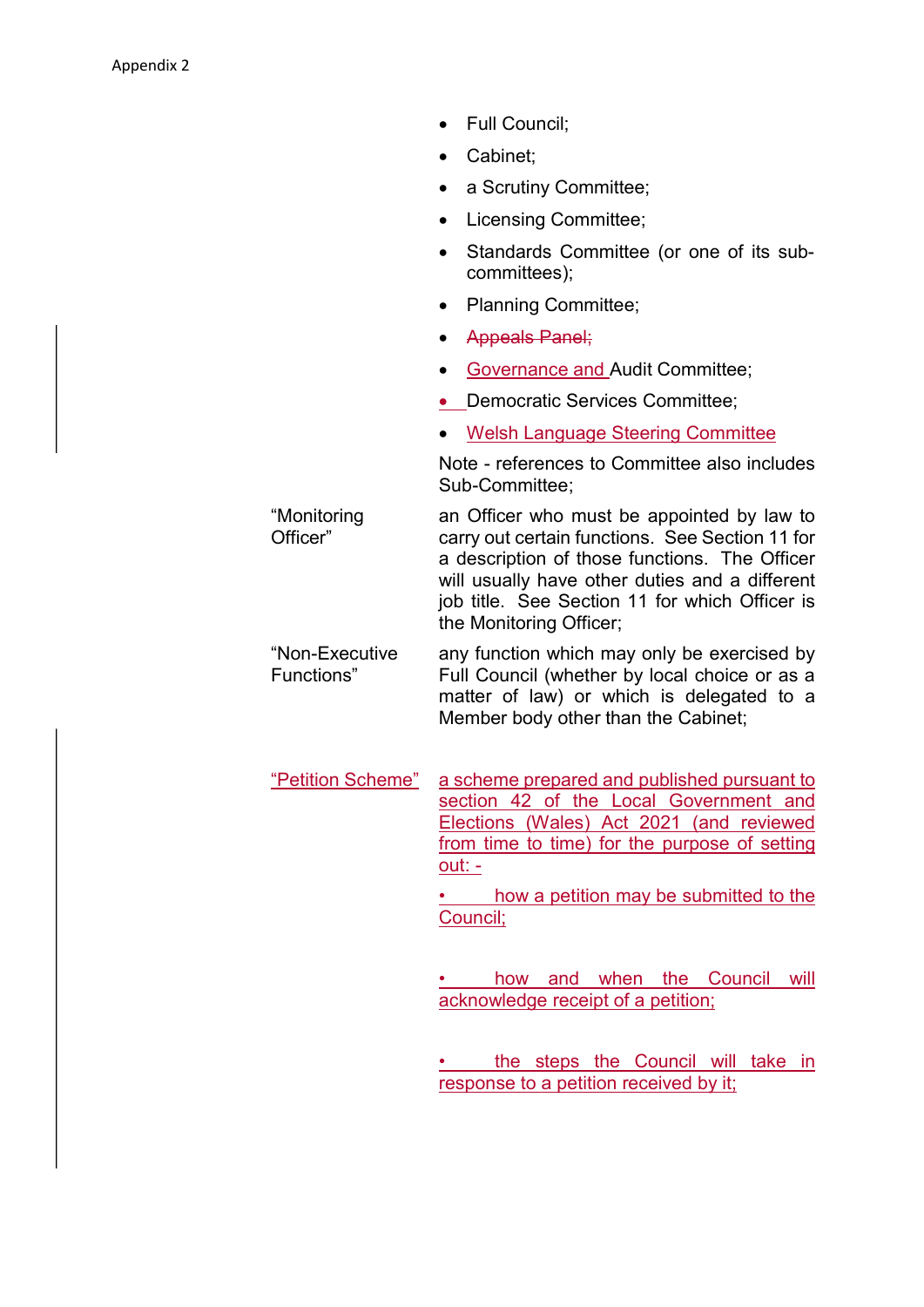• the circumstances (in any) in which the Council may take no further action in response to a petition; and

• how any by when the Council will make available its response to a petition to the person who submitted the petition and to the public

"Planning Application"

"Policy Framework" any of the following:

- application for planning permission (including renewal);
- application for approval of reserved matters;
- application for listed building consent;
- application relating to trees;
- proposal to serve an urgent works notice or acquire a listed building in need of repair;
- application for conservation area consent;
- application for advertisement consent;
- application to vary or remove conditions on a planning condition;

See Section 4;

"Section 151 Officer" an Officer who must be appointed by law to carry out certain functions in relation to financial administration. See Section 11 for a description of those functions. The Officer will usually have other duties and a different job title. See Section 11 for which Officer is the Section 151 Officer:

"Service" one of the services provided by the Council;